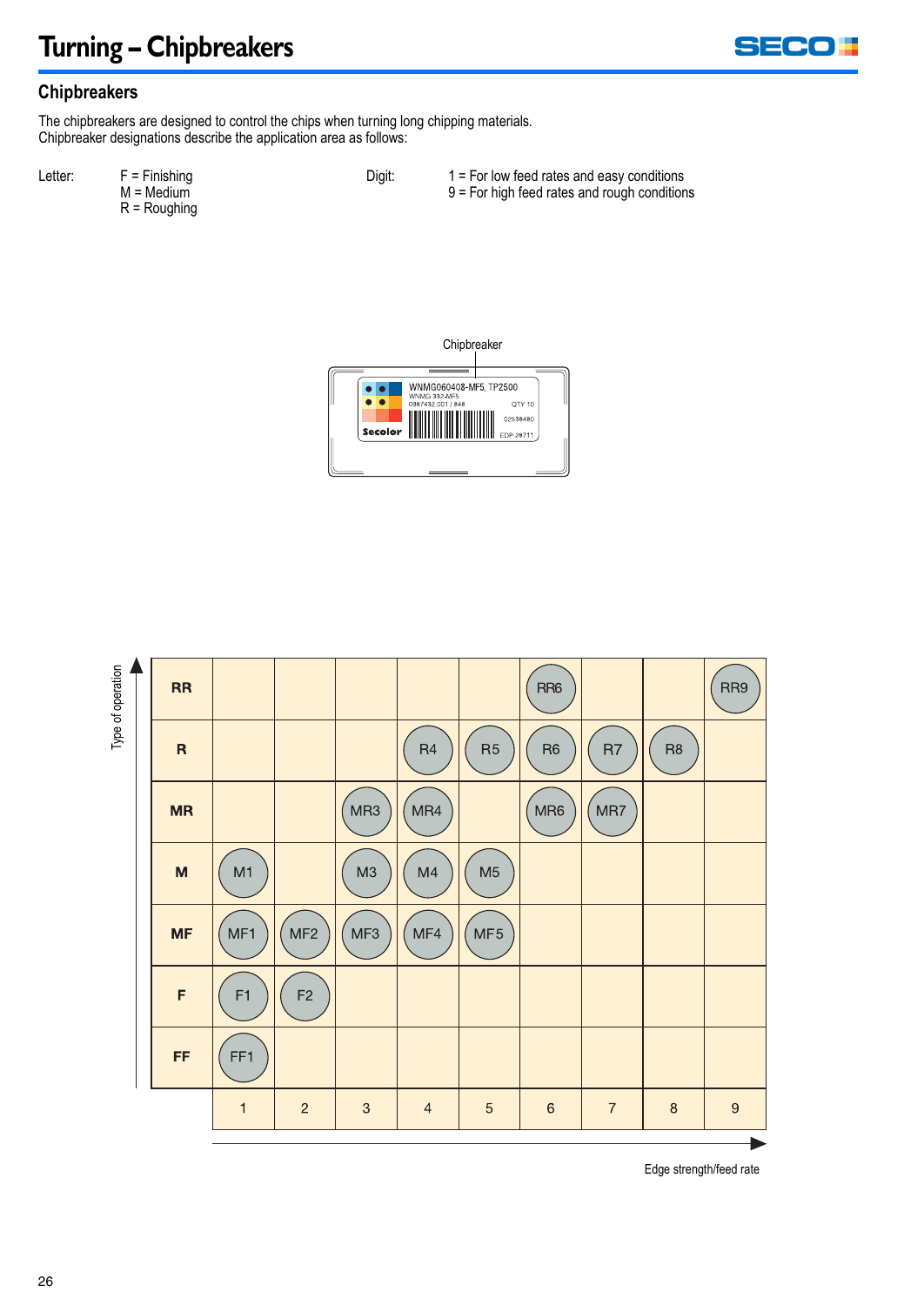# **Turning – Chipbreakers**



#### **Chipbreaker programme**

| $-M1$            | Chipbreaker intended for superalloys and titanium alloys. It has a positive cutting rake angle which is<br>slightly honed to increase the edge strength. Also available with a perfectly sharp edge (type  GG insert).<br>The M1 is intended for light roughing and for semi-finishing.<br>Machining range: $f = 0,2-0,4$ mm/rev, $a_p = 1,5-5,0$ mm.                                                                                                                   |
|------------------|-------------------------------------------------------------------------------------------------------------------------------------------------------------------------------------------------------------------------------------------------------------------------------------------------------------------------------------------------------------------------------------------------------------------------------------------------------------------------|
| $-M3$            | <u>First choice for medium-rough machining and also the most versatile Seco chipbreaker. In most cases, it</u><br>is the only chipbreaker needed. Offers the best useful life and best chipbreaking in a wide range of cutting<br>data and workpiece materials. Suitable for precision forged and cast workpieces (NNS or Near Net Shape<br>workpieces) as regards both chip control and edge strength.<br>Machining range: $f = 0,15-0,50$ mm/rev, $a_p = 0,5-5,0$ mm. |
| -M4              | Chipbreaker intended for cast iron. Positive rake angle with a narrow T-land gives low cutting forces.<br>First choice for cast iron machining at high speeds.<br>Machining range: $f = 0,1-0,7$ mm/rev, $a_p = 0,2-7,0$ mm.                                                                                                                                                                                                                                            |
| $-M5$            | First choice for roughing by means of double-sided inserts. Intended for demanding operations at high<br>feed rates in steel, stainless steel and cast iron. Combines high edge strength with comparatively low cut-<br>ting forces.<br>Machining range: $f = 0,3-0,7$ mm/rev, $a_p = 1,5-7,0$ mm.                                                                                                                                                                      |
| $-MR3$           | <u>Chipbreaker with positive cutting rake angle reduces cutting forces, which gives a very high edge strength.</u><br>Intended for medium-rough and rough machining of superalloys, titanium alloys and hardened steel.<br>Machining range: $f = 0,2-0,6$ mm/rev, $a_p = 1,5-7$ mm.                                                                                                                                                                                     |
| $-MR4$           | The MR4 has a negative T-land, which gives extremely high edge strength.<br>The chipbreaker is intended for more difficult machining applications on superalloys and titanium alloys,<br>such as intermittent cuts and the machining of parts with raw surface.<br>Machining range: $f = 0,15-0,50$ mm/rev, $a_p = 1,5-7,0$ mm.                                                                                                                                         |
| -MR <sub>6</sub> | Chipbreaker for medium and medium roughing of steel.<br>Very easy cutting and open geometry.<br>Double and single-sided.<br>Machining range: $f = 0,25-0,80$ mm/rev, $a_p = 0,9-5,0$ mm.                                                                                                                                                                                                                                                                                |
| $-MR7$           | The strongest chipbreaker for double-sided inserts. The MR7 is suitable for high feed rates and depths of<br>cut that normally require a single-sided insert. The chipbreaker has a wide negative T land, which gives<br>high edge strength.<br>Machining range: $f = 0,35-0,90$ mm/rev, $a_p = 1,5-7,0$ mm.                                                                                                                                                            |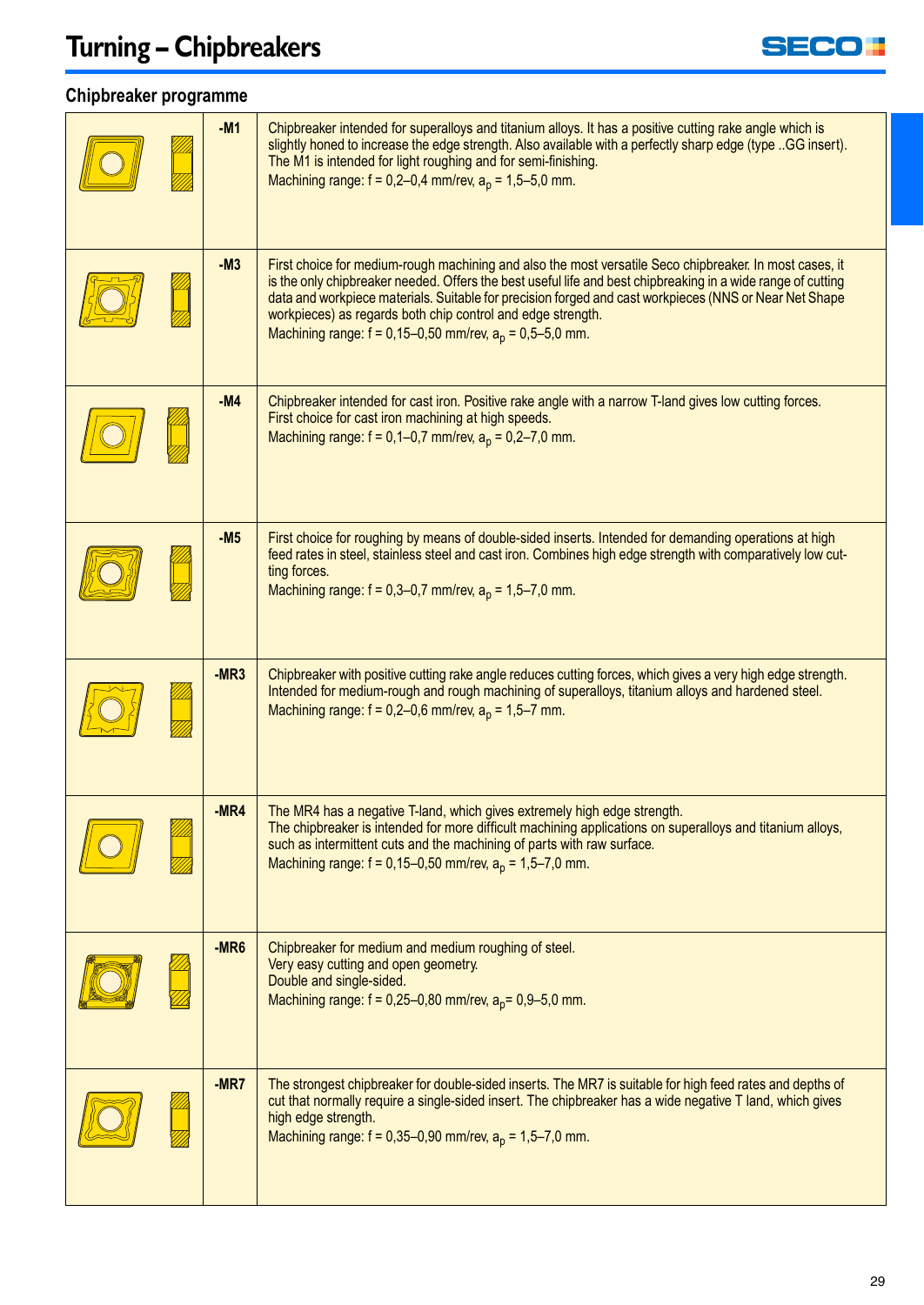

#### **Insert grades**

The Seco range consists of coated grades (CVD and PVD), uncoated grades and cermet. The designation of the grades indicates a ranking regarding their wear resistance and toughness qualities. All the grades are also classified according to ISO (P, M, K, N, S, H). The black areas in the chart indicate an insert's main ISO application groups and the white areas indicate other supplementary application groups.



|            |               |  | P |  |  | M |  | K |  |  |  |  | N |  |  |  | S |  |  |  | н |  |                                                                                                                                |  |
|------------|---------------|--|---|--|--|---|--|---|--|--|--|--|---|--|--|--|---|--|--|--|---|--|--------------------------------------------------------------------------------------------------------------------------------|--|
|            | Grades        |  |   |  |  |   |  |   |  |  |  |  |   |  |  |  |   |  |  |  |   |  | P01 P10 P20 P30 P40 P50 <mark> M01 M10 M20 M30 M40 K01 K10 K20 K30 K40</mark>  N01 N10 N20 N30 S01 S10 S20 S30 H01 H10 H20 H30 |  |
| ξ          | <b>TP1000</b> |  |   |  |  |   |  |   |  |  |  |  |   |  |  |  |   |  |  |  |   |  |                                                                                                                                |  |
|            | <b>TP1500</b> |  |   |  |  |   |  |   |  |  |  |  |   |  |  |  |   |  |  |  |   |  |                                                                                                                                |  |
|            | <b>TP2000</b> |  |   |  |  |   |  |   |  |  |  |  |   |  |  |  |   |  |  |  |   |  |                                                                                                                                |  |
|            | <b>TP2500</b> |  |   |  |  |   |  |   |  |  |  |  |   |  |  |  |   |  |  |  |   |  |                                                                                                                                |  |
|            | <b>TP3000</b> |  |   |  |  |   |  |   |  |  |  |  |   |  |  |  |   |  |  |  |   |  |                                                                                                                                |  |
|            | <b>TP200</b>  |  |   |  |  |   |  |   |  |  |  |  |   |  |  |  |   |  |  |  |   |  |                                                                                                                                |  |
|            | <b>TP40</b>   |  |   |  |  |   |  |   |  |  |  |  |   |  |  |  |   |  |  |  |   |  |                                                                                                                                |  |
|            | <b>TM2000</b> |  |   |  |  |   |  |   |  |  |  |  |   |  |  |  |   |  |  |  |   |  |                                                                                                                                |  |
|            | <b>TM4000</b> |  |   |  |  |   |  |   |  |  |  |  |   |  |  |  |   |  |  |  |   |  |                                                                                                                                |  |
|            | <b>TK1000</b> |  |   |  |  |   |  |   |  |  |  |  |   |  |  |  |   |  |  |  |   |  |                                                                                                                                |  |
|            | <b>TK2000</b> |  |   |  |  |   |  |   |  |  |  |  |   |  |  |  |   |  |  |  |   |  |                                                                                                                                |  |
| <b>PVD</b> | <b>TS2000</b> |  |   |  |  |   |  |   |  |  |  |  |   |  |  |  |   |  |  |  |   |  |                                                                                                                                |  |
|            | <b>TS2500</b> |  |   |  |  |   |  |   |  |  |  |  |   |  |  |  |   |  |  |  |   |  |                                                                                                                                |  |
|            | <b>CP200</b>  |  |   |  |  |   |  |   |  |  |  |  |   |  |  |  |   |  |  |  |   |  |                                                                                                                                |  |
|            | <b>CP250</b>  |  |   |  |  |   |  |   |  |  |  |  |   |  |  |  |   |  |  |  |   |  |                                                                                                                                |  |
|            | <b>CP500</b>  |  |   |  |  |   |  |   |  |  |  |  |   |  |  |  |   |  |  |  |   |  |                                                                                                                                |  |
| Cermet     | <b>CM/CMP</b> |  |   |  |  |   |  |   |  |  |  |  |   |  |  |  |   |  |  |  |   |  |                                                                                                                                |  |
| Uncoated   | 890           |  |   |  |  |   |  |   |  |  |  |  |   |  |  |  |   |  |  |  |   |  |                                                                                                                                |  |
|            | <b>HX</b>     |  |   |  |  |   |  |   |  |  |  |  |   |  |  |  |   |  |  |  |   |  |                                                                                                                                |  |
|            | KX            |  |   |  |  |   |  |   |  |  |  |  |   |  |  |  |   |  |  |  |   |  |                                                                                                                                |  |
|            | 883           |  |   |  |  |   |  |   |  |  |  |  |   |  |  |  |   |  |  |  |   |  |                                                                                                                                |  |